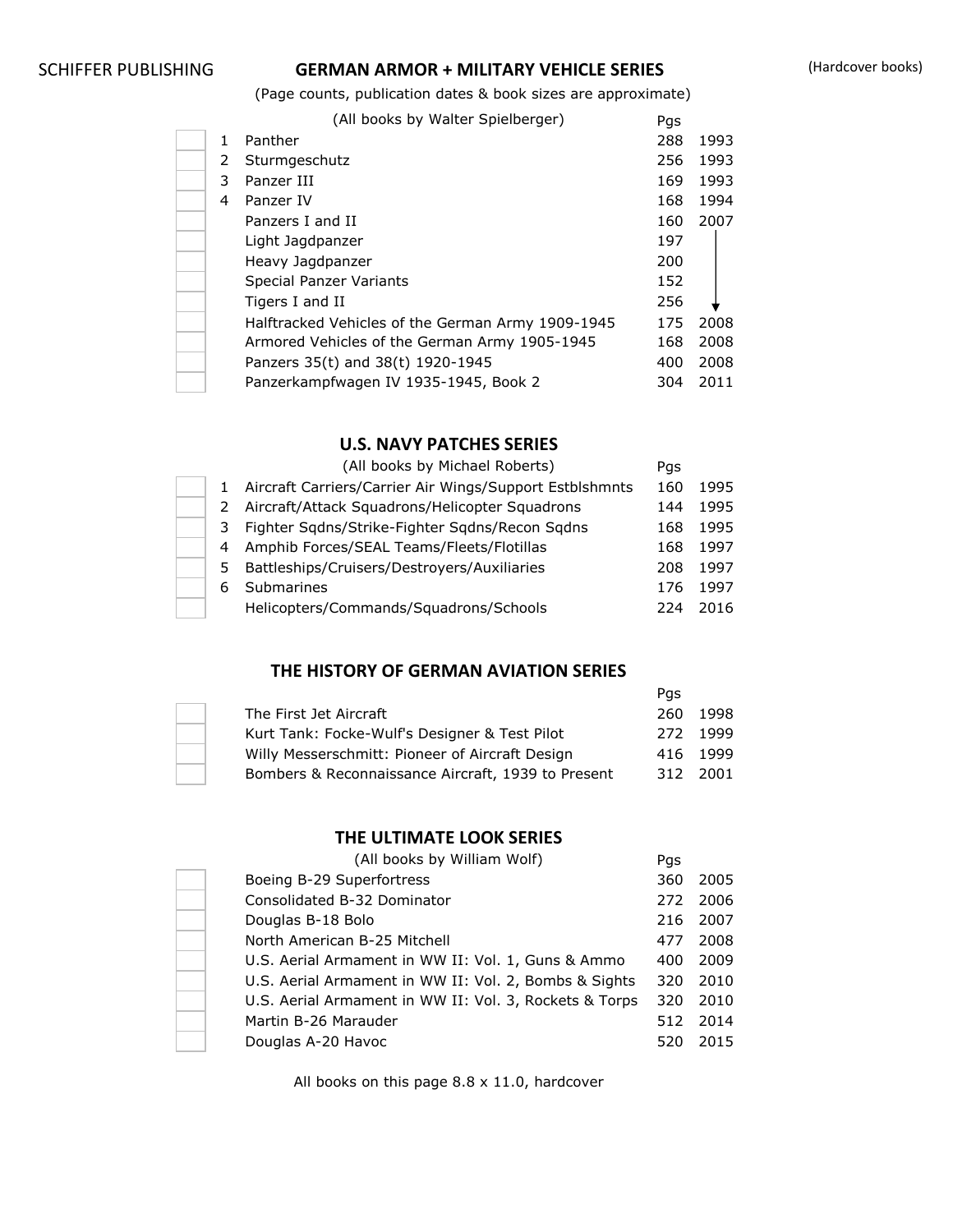### **THE TIGER PROJECT SERIES**

|  | (All books edited by Dale Ritter)                     | Pas |          |
|--|-------------------------------------------------------|-----|----------|
|  | 1 Alfred Rubbel, Schwere Panzer (Tiger) Abteilung 503 |     | 168 2004 |
|  | 2 Horst Kronke, Schwere Panzer (Tiger) Abteilung 505  |     | 152 2004 |
|  | 3 Gunter Polsin, Schwere Panzer (Tiger) Abteilung 503 |     | 136 2014 |

8.8 x 11.0, hardcover

#### **GERMANY'S TIGER TANKS SERIES**

|  | (All books by Thomas Jentz)                               | Pas |          |
|--|-----------------------------------------------------------|-----|----------|
|  | 1 D.W. to Tiger I: Design, Production & Modifications     |     | 192 1999 |
|  | 2 VK45.02 to Tiger II: Design, Production & Modifications |     | 176 1997 |
|  | 3 Tiger I & Tiger II: Combat Tactics                      |     | 176 1996 |
|  | 4 Tigers at the Front: A Photo Study                      |     | 208 2001 |

### **BATTLE COLORS SERIES**

|   | (All books by Robert Watkins)                            | Pgs  |      |
|---|----------------------------------------------------------|------|------|
|   | Insig & Acft Mkgs of the 8th AF in WWII: Bomber Cmnd     | 128  | 2004 |
|   | II Insig & Acft Mkgs of the 8th AF in WWII: Fighter Cmnd | 144  | 2006 |
|   | III Insig & Tact Mkgs of the 9th AF in WWII              | 168. | 2007 |
|   | IV Insig & Acft Mkgs of the USAAF in WWII: Meditrn Thtr  | 144  | 2010 |
| v | Insig & Acft Mkgs of the USAAF in WWII: Pacific Thtr     | 160  | 2013 |
|   | VI Insig & Acft Mkgs of the USAAF in WWII: CBI/West Pac  | 160  | 2017 |

#### **U.S. NAVY UNIFORMS IN WORLD WAR II SERIES**

|   | (All books by Jeff Warner)                         | Pgs  |      |
|---|----------------------------------------------------|------|------|
|   | Sailors in Forest Green: USN Personnel in the USMC | 328  | 2006 |
|   | 2 Aviation Flying Clothing and Gear                | 256. | 2007 |
| 3 | Amphibious Forces                                  | 320  |      |
|   | 4 Uniforms & Insignia 1940-1942                    | 320  |      |
|   | 5 Uniforms & Insignia 1943-1946                    | 320  |      |
| 6 | Weapons, Equipment, Insignia: Subs, PT Boats, CG   | 272  | 2008 |

## **GERMAN U-BOAT ACES SERIES**

|              | (All books by Luc Braeuer)             | Pgs |      |
|--------------|----------------------------------------|-----|------|
| $\mathbf{1}$ | Adalbert Schnee: U-201                 | 96  | 2015 |
|              | 2 Rolf Mutzelberg: U-203               | 88  | 2015 |
| 3            | Peter Cremer: U-333                    | 80  | 2016 |
|              | 4 Heinrich Lehmann-Willenbrock: U-96   | 80  | 2017 |
|              | 5 Carl Emmerman: U-172                 | 80  | 2018 |
| 6            | Moehle, Hardegen & von Schroter: U-123 | 80  | 2020 |

Above 4 series 9.2 x 12.2, hardcover

(Continued)